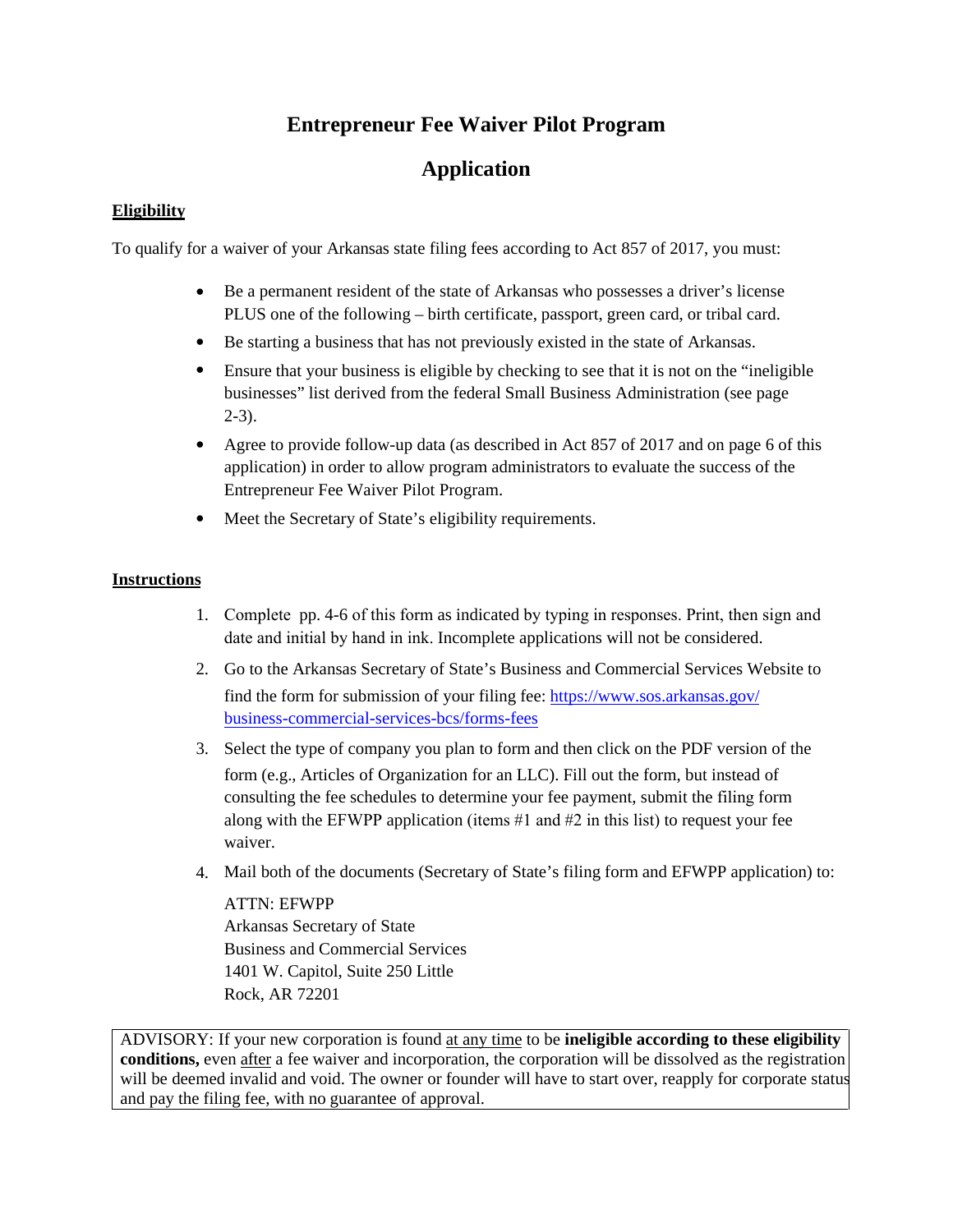#### **Eligibility Restrictions**

Please note that certain types of businesses are not eligible for the EFWPP. The categories for those ineligible businesses are aligned with the federal list of ineligible businesses in **13 CFR 120.110.**

The following types of businesses are NOT eligible:

**(a)** Non-profit businesses (for-profit subsidiaries are eligible);

**(b)** Financial businesses primarily engaged in the business of lending, such as banks, finance companies, and factors (pawn shops, although engaged in lending, may qualify in some circumstances);

**(c)** Passive businesses owned by developers and landlords that do not actively use or occupy the assets acquired or improved with the loan proceeds (except Eligible Passive Companies under § 120.111);

**(d)** Life insurance companies;

**(e)** Businesses located in a foreign country (businesses in the U.S. owned by aliens may qualify);

**(f)** Pyramid sale distribution plans;

**(g)** Businesses deriving more than one-third of gross annual revenue from legal gambling activities;

**(h)** Businesses engaged in any illegal activity;

**(i)** Private clubs and businesses which limit the number of memberships for reasons other than capacity;

**(j)** Government-owned entities (except for businesses owned or controlled by a Native American tribe);

**(k)** Businesses principally engaged in teaching, instructing, counseling or indoctrinating religion or religious beliefs, whether in a religious or secular setting;

**(l)** [Reserved]

**(m)** Loan packagers earning more than one third of their gross annual revenue from packaging SBA loans;

**(n)** Businesses with an Associate who is incarcerated, on probation, on parole, or has been indicted for a felony or a crime of moral turpitude;

**(o)** Businesses in which the Lender or CDC, or any of its Associates owns an equity interest;

**(p)** Businesses which:

**(1)** Present live performances of a prurient sexual nature; or

**(2)** Derive directly or indirectly more than *de minimis* gross revenue through the sale of products or services, or the presentation of any depictions or displays, of a prurient sexual nature;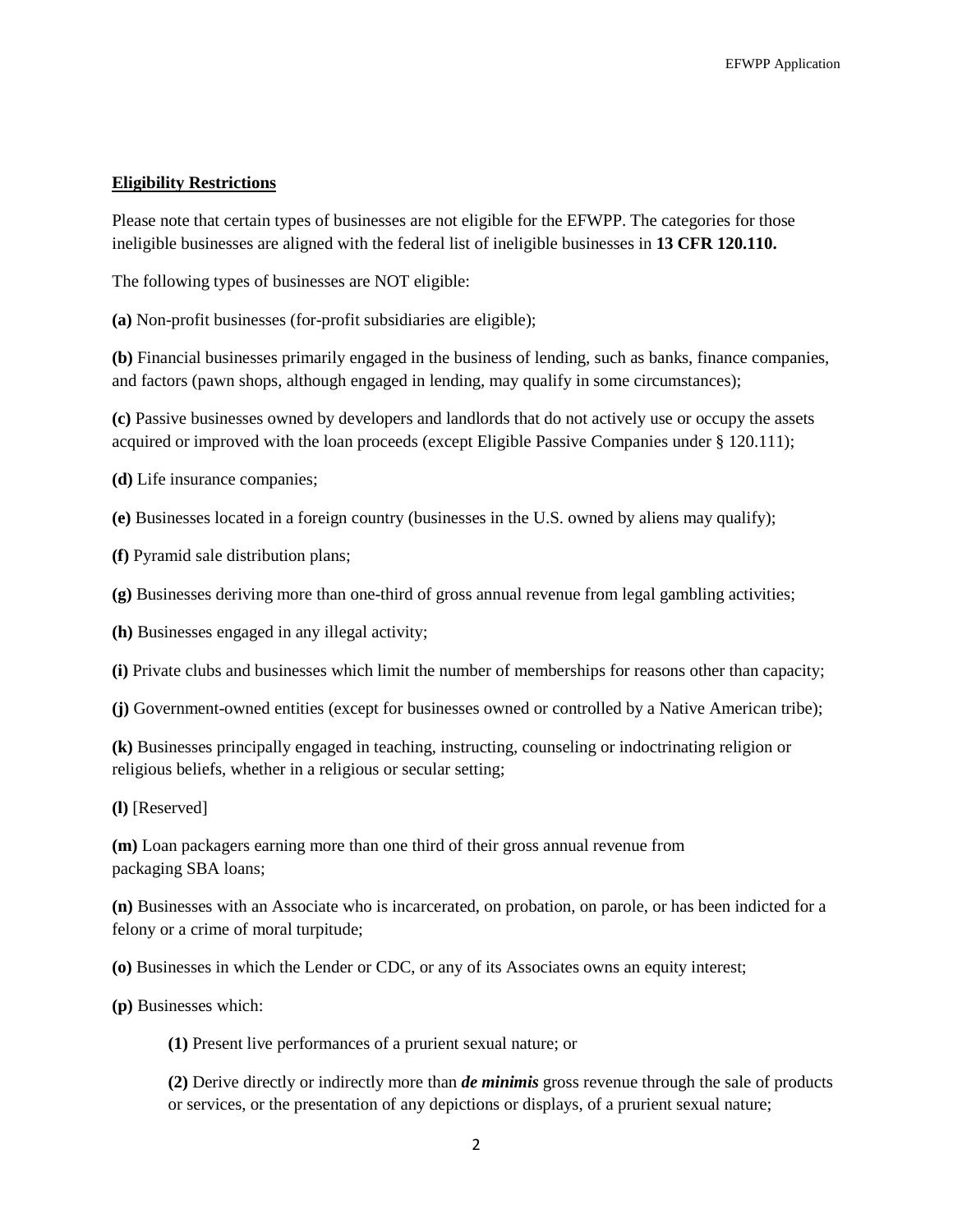**(q)** Unless waived by SBA for good cause, businesses that have previously defaulted on a Federal loan or Federally assisted financing, resulting in the Federal government or any of its agencies or Departments sustaining a loss in any of its programs, and businesses owned or controlled by an applicant or any of its Associates which previously owned, operated, or controlled a business which defaulted on a Federal loan (or guaranteed a loan which was defaulted) and caused the Federal government or any of its agencies or Departments to sustain a loss in any of its programs. For purposes of this section, a compromise agreement shall also be considered a loss;

**(r)** Businesses primarily engaged in political or lobbying activities; and

**(s)** Speculative businesses (such as oil wildcatting).

*[ 61 FR 3235, Jan. 31, 1996, as amended at 82 FR 39502, Aug. 21, 2017]* 

*The Arkansas Development Finance Authority supplies applications for the Entrepreneur Fee Waiver Pilot Program created under Act 857 of 2017 at the request of the Arkansas General Assembly.*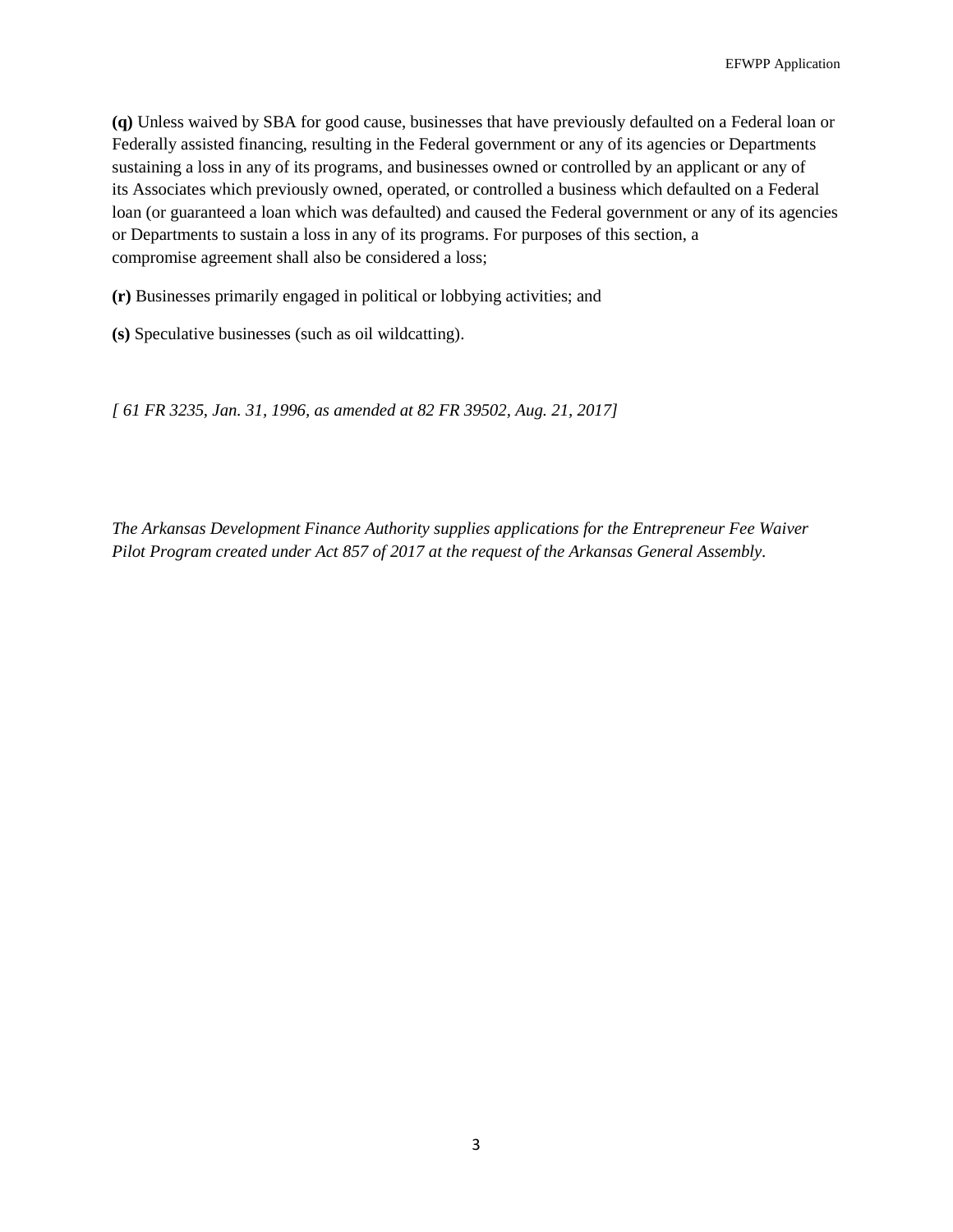# **FILLABLE FORM: Please TYPE responses, PRINT form, and SIGN by hand in ink**. **Clear Form**

| I. | <b>GENERAL INFORMATION</b>                                                                                  |
|----|-------------------------------------------------------------------------------------------------------------|
|    |                                                                                                             |
|    |                                                                                                             |
|    |                                                                                                             |
|    | 3. Planned Business Name:                                                                                   |
|    | 4. Planned type of company:                                                                                 |
|    | $Sub-S \Box$ C-Corp $\Box$ LLC $\Box$                                                                       |
|    |                                                                                                             |
|    |                                                                                                             |
| б. |                                                                                                             |
|    |                                                                                                             |
|    |                                                                                                             |
| 9. |                                                                                                             |
|    |                                                                                                             |
|    | 11. Attorney/Accountant contact information (if applicable):                                                |
|    |                                                                                                             |
|    |                                                                                                             |
|    |                                                                                                             |
|    |                                                                                                             |
|    |                                                                                                             |
|    |                                                                                                             |
|    | II. PARTNERSHIPS                                                                                            |
|    | Additional partners or owners:                                                                              |
|    | 1. Legal name of partner:                                                                                   |
|    | 2. SSN or Fed. Tax ID:                                                                                      |
|    |                                                                                                             |
|    |                                                                                                             |
|    | 4. Email address:                                                                                           |
|    |                                                                                                             |
|    |                                                                                                             |
| 7. |                                                                                                             |
|    |                                                                                                             |
|    |                                                                                                             |
|    | (For additional partners please attach an additional sheet giving this contact information for each         |
|    | partner. All owners and partners must be listed.)                                                           |
|    |                                                                                                             |
|    | <b>III. NAICS CODE</b>                                                                                      |
|    | The State of Arkansas uses the North American Industry Classification System (NAICS) to identify a          |
|    | firm's area of specialty or expertise. Please indicate below the NAICS code(s) for the business you plan to |
|    | operate. NAICS codes may be found here: https://www.naics.com/search/                                       |
|    | Description of Work/Service<br><b>NAICS Code</b>                                                            |
|    |                                                                                                             |
|    |                                                                                                             |
|    |                                                                                                             |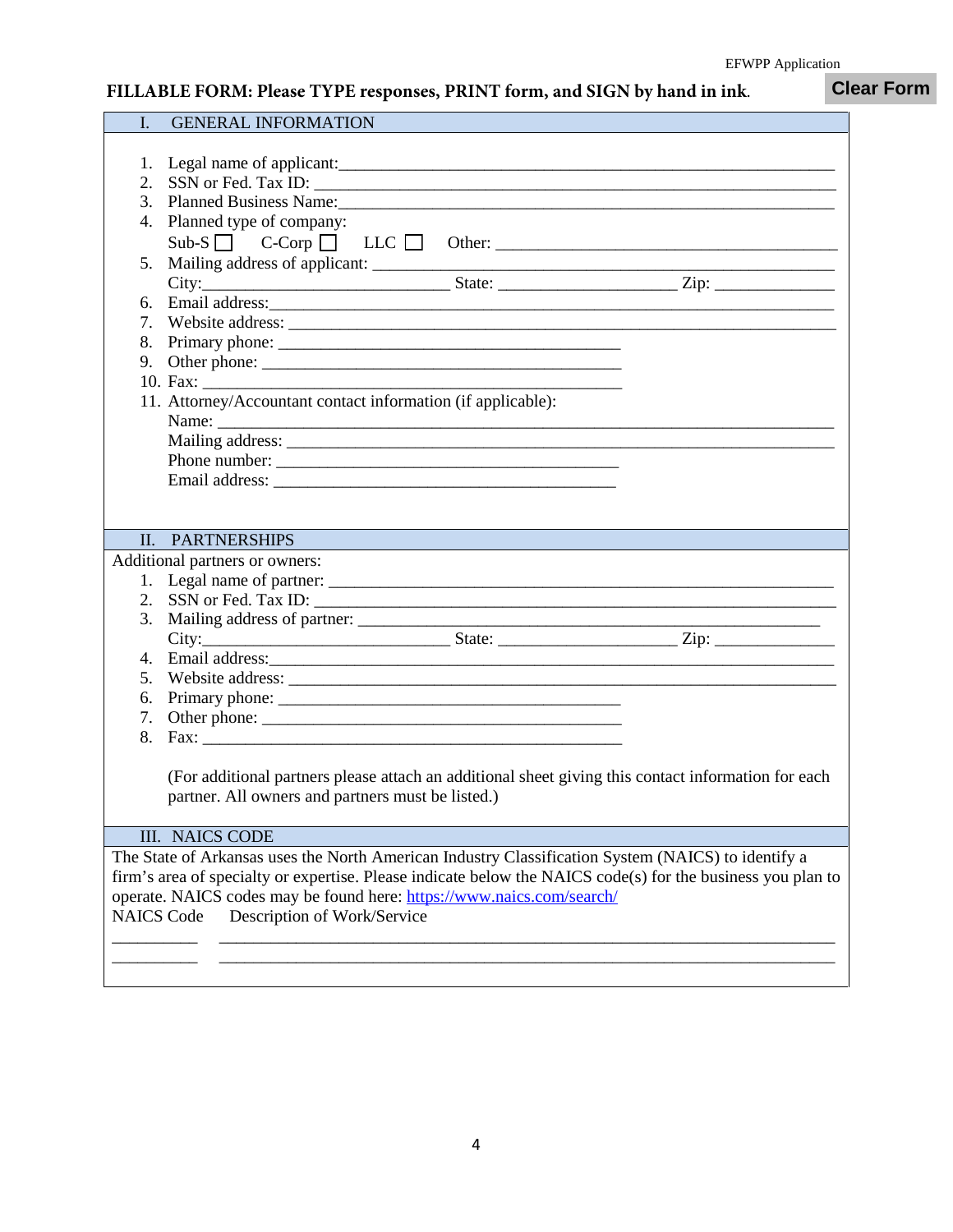### IV. DESCRIPTION OF PLANNED BUSINESS

Please describe in approximately 50-100 words your planned business including the type of products or services you will offer, where you will locate your business, and your target customers and sales channels or method of delivery.

List any related business entities:

V. SIGNATURE (Note that signature, initials, and date below must be signed in ink after printout.)

I certify that I am a permanent resident of the state of Arkansas who possesses the following forms of identification should verification be required: **driver's license** PLUS one of the following – birth certificate, passport, green card, or tribal card. \_\_\_\_\_\_\_ (initial)

I certify that I have not previously formed this business under any other name in Arkansas.  $\qquad$  (initial)

I certify that this business is not a type of business listed as an "ineligible business" on pp. 2-3 of this application. \_\_\_\_\_\_ (initial)

I certify that this business is intended to create jobs **in the state of Arkansas** as follows: (list number of jobs and field, i.e. 5 sales reps, 1 manager, 10 pest control technicians):

I swear and affirm under penalty of law that the information submitted in this application is accurate.

\_\_\_\_\_\_\_\_\_\_\_\_\_\_\_\_\_\_\_\_\_\_\_\_\_\_\_\_\_\_\_\_\_\_\_\_\_\_\_\_\_\_

Signature

\_\_\_\_\_\_\_\_\_\_\_\_\_\_\_\_\_\_\_\_\_\_\_\_\_\_\_\_\_\_\_\_\_\_\_\_\_\_\_\_\_\_\_ Date